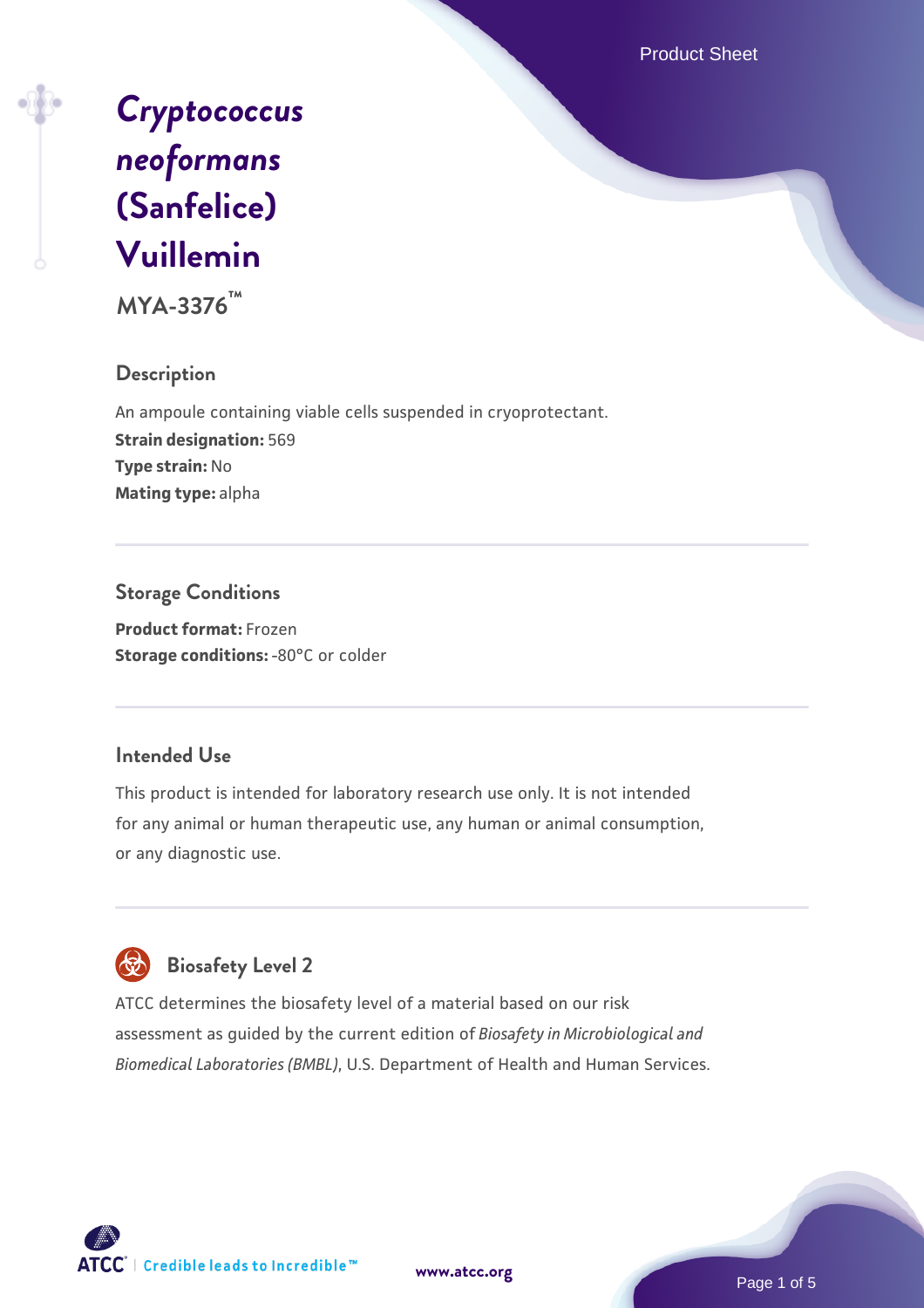## **[Cryptococcus neoformans](https://www.atcc.org/products/mya-3376) [\(Sanfelice\) Vuillemin](https://www.atcc.org/products/mya-3376)** Product Sheet **MYA-3376**

It is your responsibility to understand the hazards associated with the material per your organization's policies and procedures as well as any other applicable regulations as enforced by your local or national agencies.

ATCC highly recommends that appropriate personal protective equipment is always used when handling vials. For cultures that require storage in liquid nitrogen, it is important to note that some vials may leak when submersed in liquid nitrogen and will slowly fill with liquid nitrogen. Upon thawing, the conversion of the liquid nitrogen back to its gas phase may result in the vial exploding or blowing off its cap with dangerous force creating flying debris. Unless necessary, ATCC recommends that these cultures be stored in the vapor phase of liquid nitrogen rather than submersed in liquid nitrogen.

## **Certificate of Analysis**

For batch-specific test results, refer to the applicable certificate of analysis that can be found at www.atcc.org.

## **Growth Conditions**

**Medium:**  [ATCC Medium 1245: YEPD](https://www.atcc.org/-/media/product-assets/documents/microbial-media-formulations/1/2/4/5/atcc-medium-1245.pdf?rev=705ca55d1b6f490a808a965d5c072196) **Temperature:** 25°C

## **Handling Procedures**

**Frozen ampoules** packed in dry ice should either be thawed immediately or stored in liquid nitrogen. If liquid nitrogen storage facilities are not available,

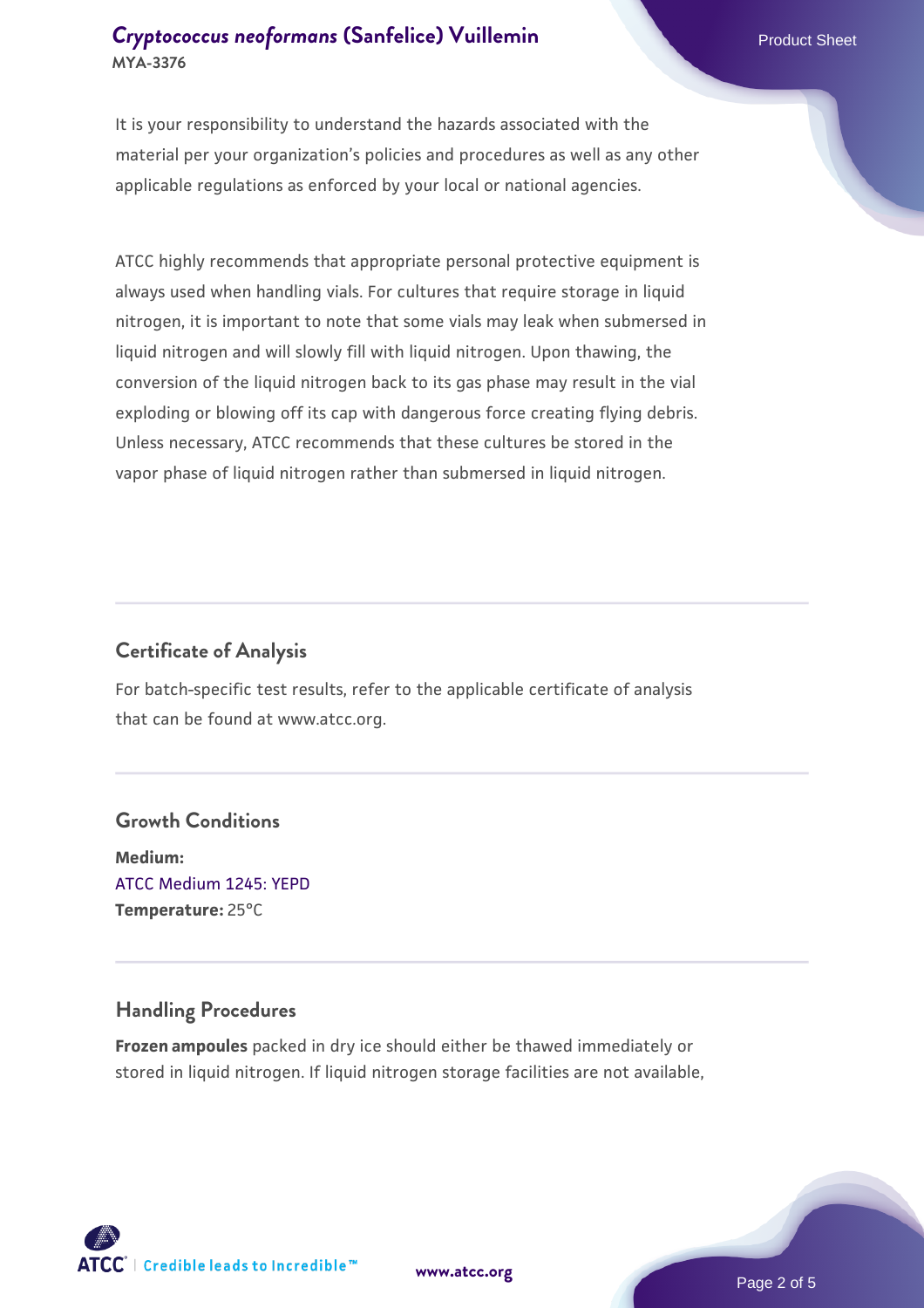## **[Cryptococcus neoformans](https://www.atcc.org/products/mya-3376) [\(Sanfelice\) Vuillemin](https://www.atcc.org/products/mya-3376)** Product Sheet **MYA-3376**

frozen ampoules may be stored at or below -70°C for approximately one week. **Do not under any circumstance store frozen ampoules at refrigerator freezer temperatures (generally -20°C)**. Storage of frozen material at this temperature will result in the death of the culture.

- 1. To thaw a frozen ampoule, place in a **25°C to 30°C** water bath, until just thawed **(approximately 5 minutes)**. Immerse the ampoule just sufficient to cover the frozen material. Do not agitate the ampoule.
- 2. Immediately after thawing, wipe down ampoule with 70% ethanol and aseptically transfer at least 50 µL (or 2-3 agar cubes) of the content onto a plate or broth with medium recommended.
- 3. Incubate the inoculum/strain at the temperature and conditions recommended.
- 4. Inspect for growth of the inoculum/strain regularly for up to 4 weeks. The time necessary for significant growth will vary from strain to strain.

#### **Material Citation**

If use of this material results in a scientific publication, please cite the material in the following manner: *Cryptococcus neoformans* (Sanfelice) Vuillemin (ATCC MYA-3376)

#### **References**

References and other information relating to this material are available at www.atcc.org.

#### **Warranty**

The product is provided 'AS IS' and the viability of ATCC<sup>®</sup> products is warranted for 30 days from the date of shipment, provided that the customer has stored and handled the product according to the information included on the product information sheet, website, and Certificate of



**[www.atcc.org](http://www.atcc.org)**

Page 3 of 5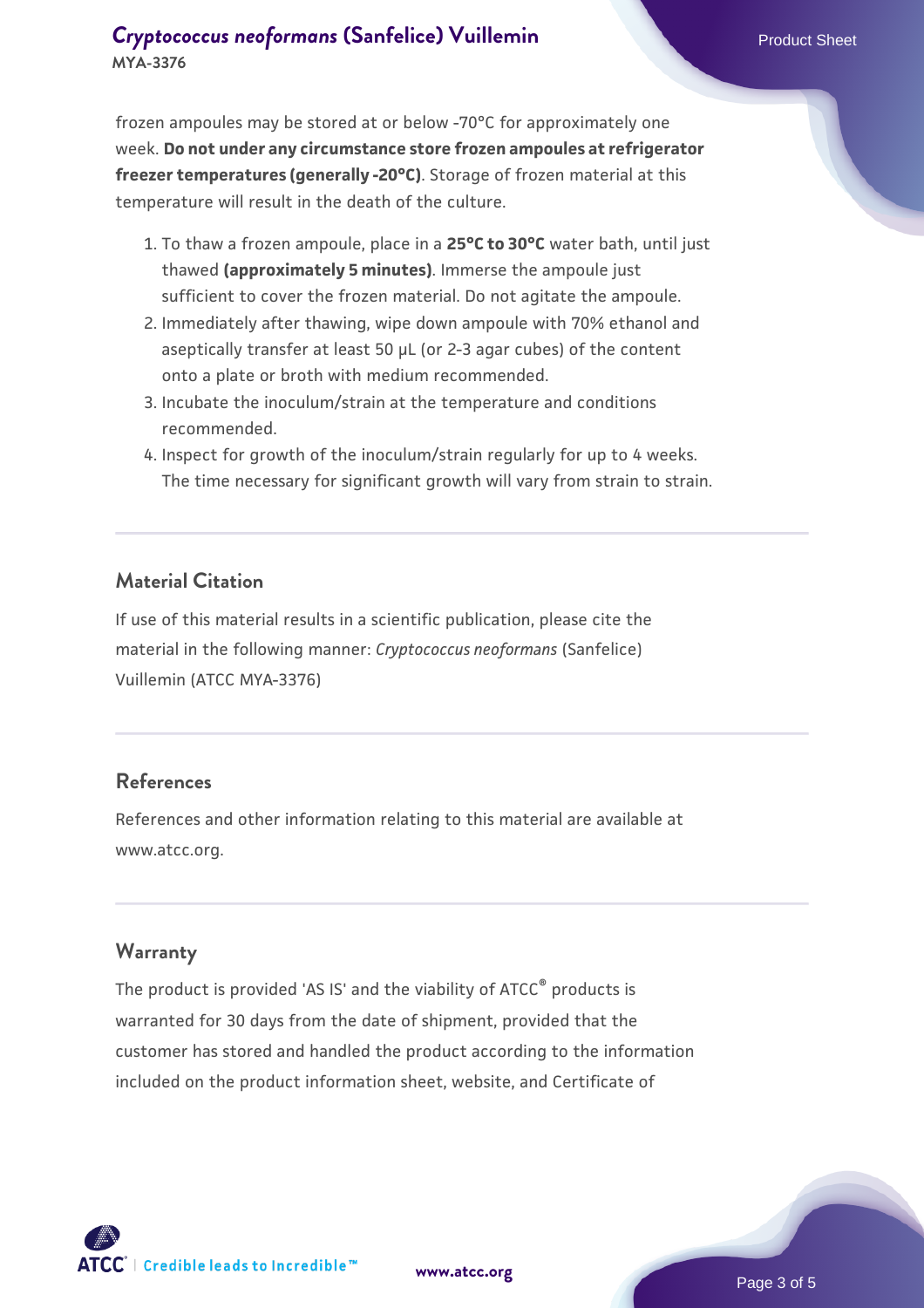## **[Cryptococcus neoformans](https://www.atcc.org/products/mya-3376) [\(Sanfelice\) Vuillemin](https://www.atcc.org/products/mya-3376)** Product Sheet **MYA-3376**

Analysis. For living cultures, ATCC lists the media formulation and reagents that have been found to be effective for the product. While other unspecified media and reagents may also produce satisfactory results, a change in the ATCC and/or depositor-recommended protocols may affect the recovery, growth, and/or function of the product. If an alternative medium formulation or reagent is used, the ATCC warranty for viability is no longer valid. Except as expressly set forth herein, no other warranties of any kind are provided, express or implied, including, but not limited to, any implied warranties of merchantability, fitness for a particular purpose, manufacture according to cGMP standards, typicality, safety, accuracy, and/or noninfringement.

## **Disclaimers**

This product is intended for laboratory research use only. It is not intended for any animal or human therapeutic use, any human or animal consumption, or any diagnostic use. Any proposed commercial use is prohibited without a license from ATCC.

While ATCC uses reasonable efforts to include accurate and up-to-date information on this product sheet, ATCC makes no warranties or representations as to its accuracy. Citations from scientific literature and patents are provided for informational purposes only. ATCC does not warrant that such information has been confirmed to be accurate or complete and the customer bears the sole responsibility of confirming the accuracy and completeness of any such information.

This product is sent on the condition that the customer is responsible for and assumes all risk and responsibility in connection with the receipt, handling, storage, disposal, and use of the ATCC product including without limitation taking all appropriate safety and handling precautions to minimize health or environmental risk. As a condition of receiving the material, the customer agrees that any activity undertaken with the ATCC product and any progeny or modifications will be conducted in compliance with all applicable laws, regulations, and guidelines. This product is provided 'AS IS' with no



**[www.atcc.org](http://www.atcc.org)**

Page 4 of 5